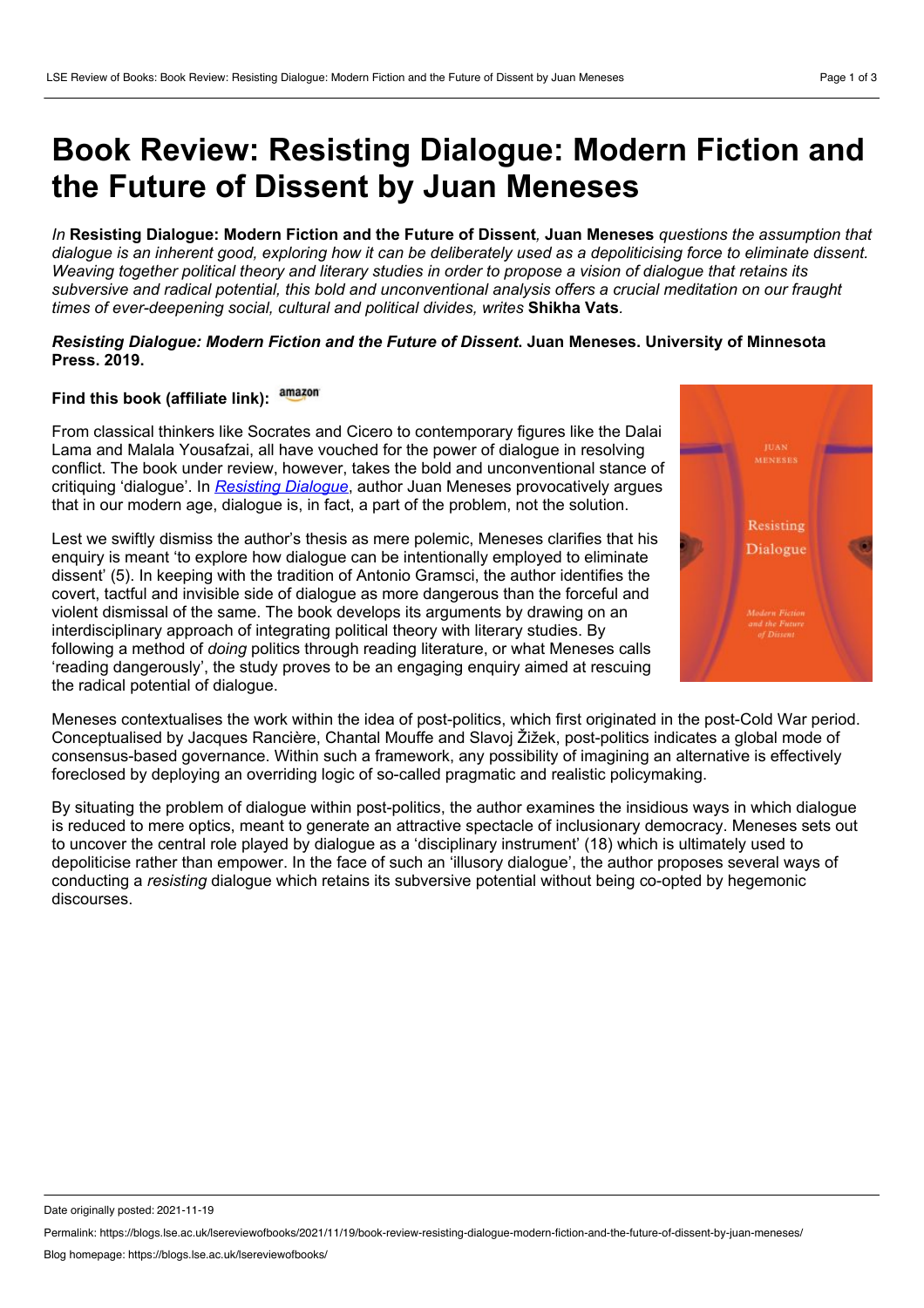

## Image Credit: [Pixabay](https://pixabay.com/illustrations/balloons-to-speak-talk-balloon-3869220/)

The book teases out these counter-dialogic strategies through a close reading of several novels, beginning with the works of authors from the colonial period such as E.M. Forster and Jean Rhys, before moving to postmodern and contemporary novelists like Ian McEwan, Jeanette Winterson, Mohsin Hamid and Indra Sinha, among others. Taking into account an expansive temporal frame, the author traces the use and misuse of dialogic narrative to tackle questions ranging from colonial-postcolonial encounters, personal affect and political subjectivity to the much-debated issues of terrorism and climate change. The historical and context-based analysis firmly anchors the work by gauging lessons from the past alongside understanding the failure of present political movements.

Meneses binds the study together in a comprehensive structure which follows an appealing methodology of covering all the bases. The 'Prologue', combined with a detailed introduction, establishes the work within the above mentioned context of post-politics which systematically thwarts all forms of dissent. The author provides a lucid explanation of how a dialogue between dominant and minor voices is a self-referential and performative hoax which works under the garb of representing all positions without disturbing the status quo.

This overview is followed by five chapters encompassing a discussion of diverging themes with respect to the central thesis. The three main chapters, which offer creative ways of enacting resistance, are interspersed with two shorter chapters – titled 'contra'– which illuminate the failure of participating in a deceptive and vicious facade of dialogic exercise.

Chapter One, 'Impasse', offers a reading of Forster's *A Passage to India* (1924) and Rhys's *Voyage in the Dark* (1934) to examine the potent impossibility inherent in an encounter between the metropolis and the colony. The protagonists in these novels refuse the easy resolution desired by the colonial perspective through the generation of an autonomous postcolonial cosmopolitanism. This is achieved by arriving at a suspended deadlock which resists apolitical dialogue.

Similarly, Chapter Three posits 'Deflection' as a powerful strategy for escaping the all-pervasive grasp of a totalising neoliberal regime. McEwan's *The Child in Time* (1987) and Winterson's *The Passion* (1987) are read together for their activation of a political subjective agency through personal affective dimensions. Meneses explores the connections between Margaret Thatcher's devastating policies, which began the erosion of the British welfare state, and David Cameron's latter-day, seemingly humane yet more dangerous replication of the same through illusory dialogue.

Date originally posted: 2021-11-19

Permalink: https://blogs.lse.ac.uk/lsereviewofbooks/2021/11/19/book-review-resisting-dialogue-modern-fiction-and-the-future-of-dissent-by-juan-meneses/